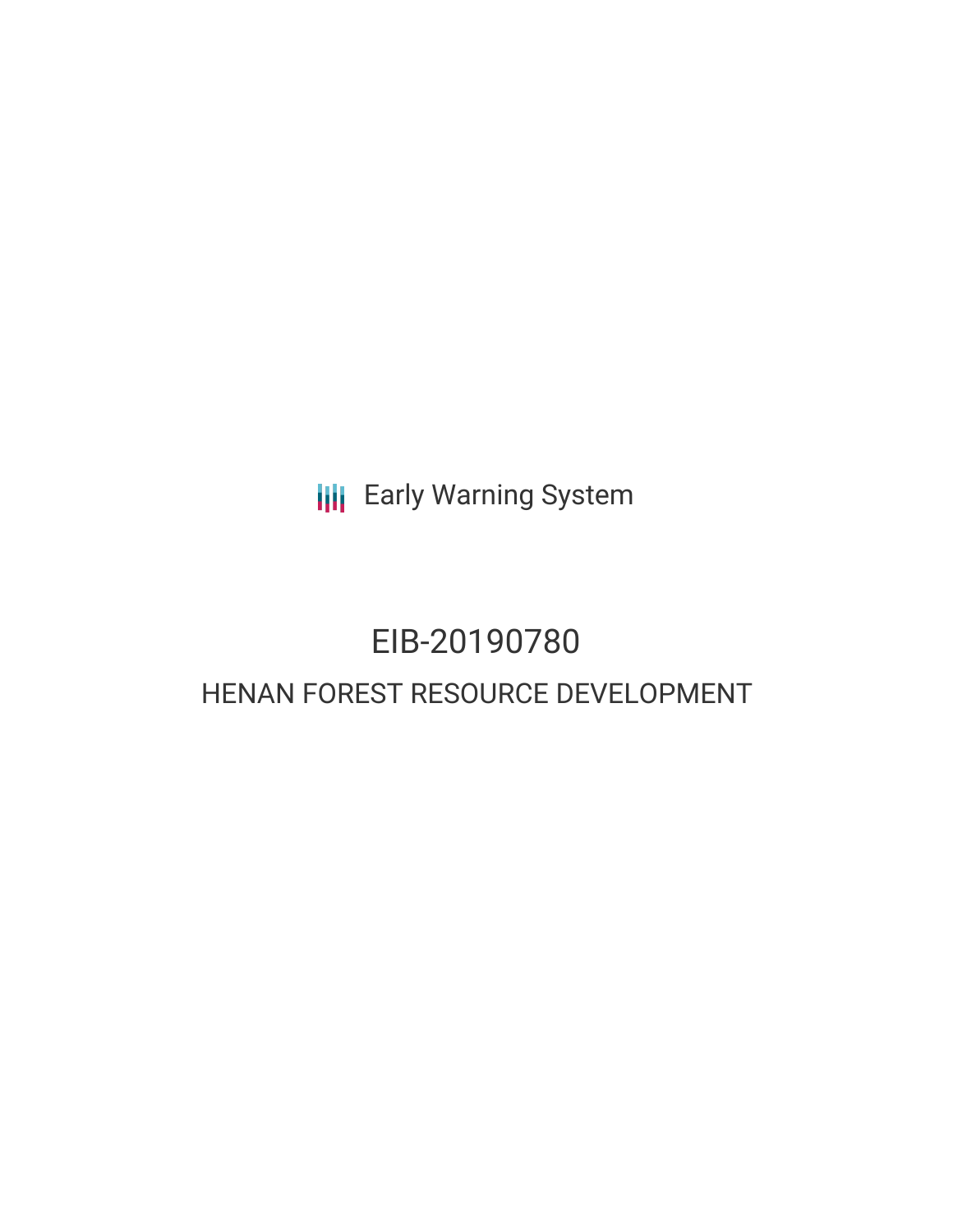## **Quick Facts**

| <b>Countries</b>               | China                                             |
|--------------------------------|---------------------------------------------------|
| <b>Specific Location</b>       | <b>Henan Province</b>                             |
| <b>Financial Institutions</b>  | European Investment Bank (EIB)                    |
| <b>Status</b>                  | Proposed                                          |
| <b>Bank Risk Rating</b>        | U                                                 |
| <b>Borrower</b>                | <b>HENAN PROVINCE</b>                             |
| <b>Sectors</b>                 | Agriculture and Forestry, Climate and Environment |
| <b>Investment Type(s)</b>      | Loan                                              |
| <b>Investment Amount (USD)</b> | \$180.12 million                                  |
| <b>Loan Amount (USD)</b>       | \$180.12 million                                  |
| <b>Project Cost (USD)</b>      | $$361.43$ million                                 |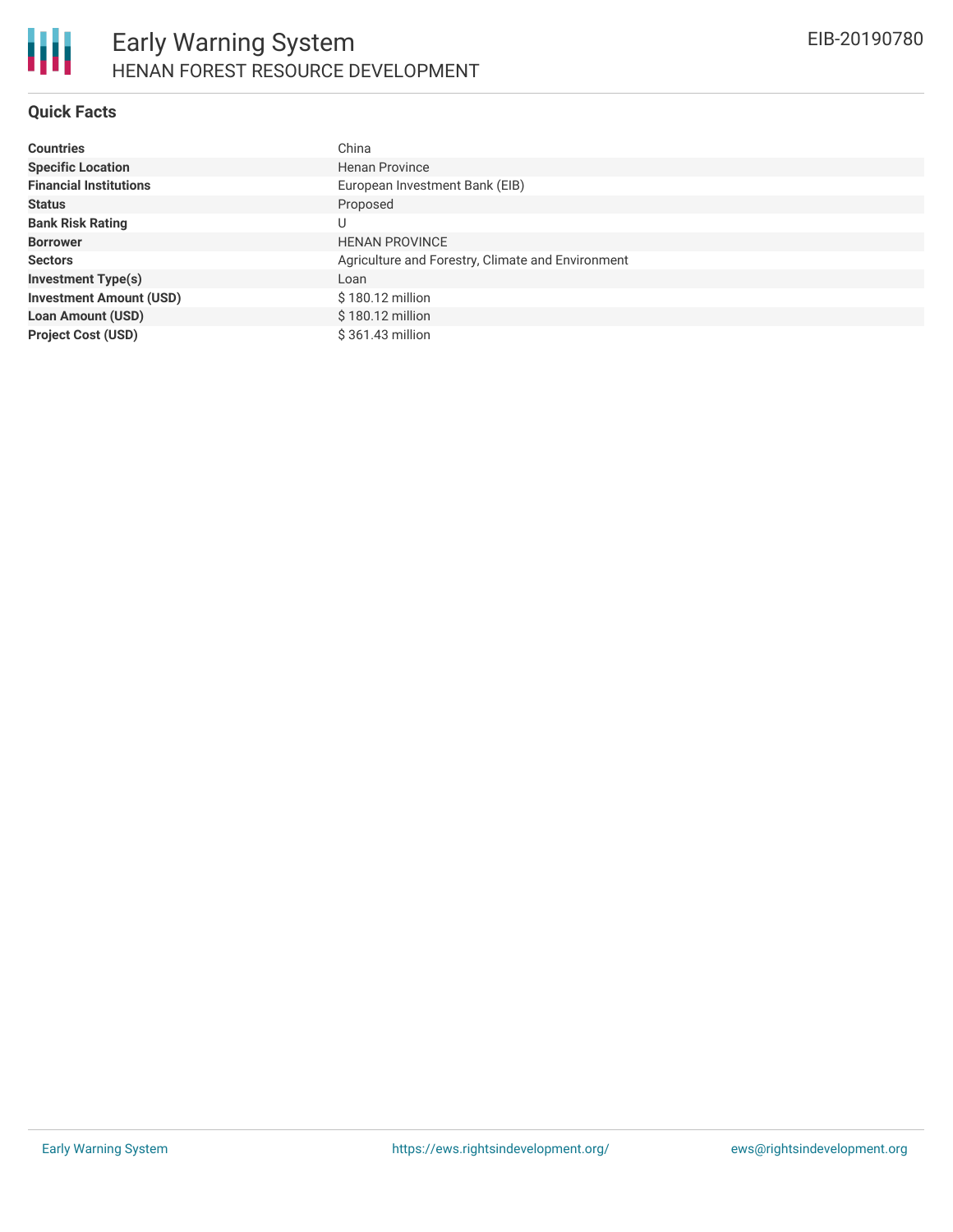

## **Project Description**

According to the bank document, "the project will finance the afforestation of degraded lands and improve the health and resilience of forest ecosystems through sustainable forest management in the Yellow River Basin of Henan Province. The project covers an area of about 95,000 ha and the implementation period is 2022-2026. The project is known in China as "EIB Forest Resource Development and Ecological Service Project in Henan Province"."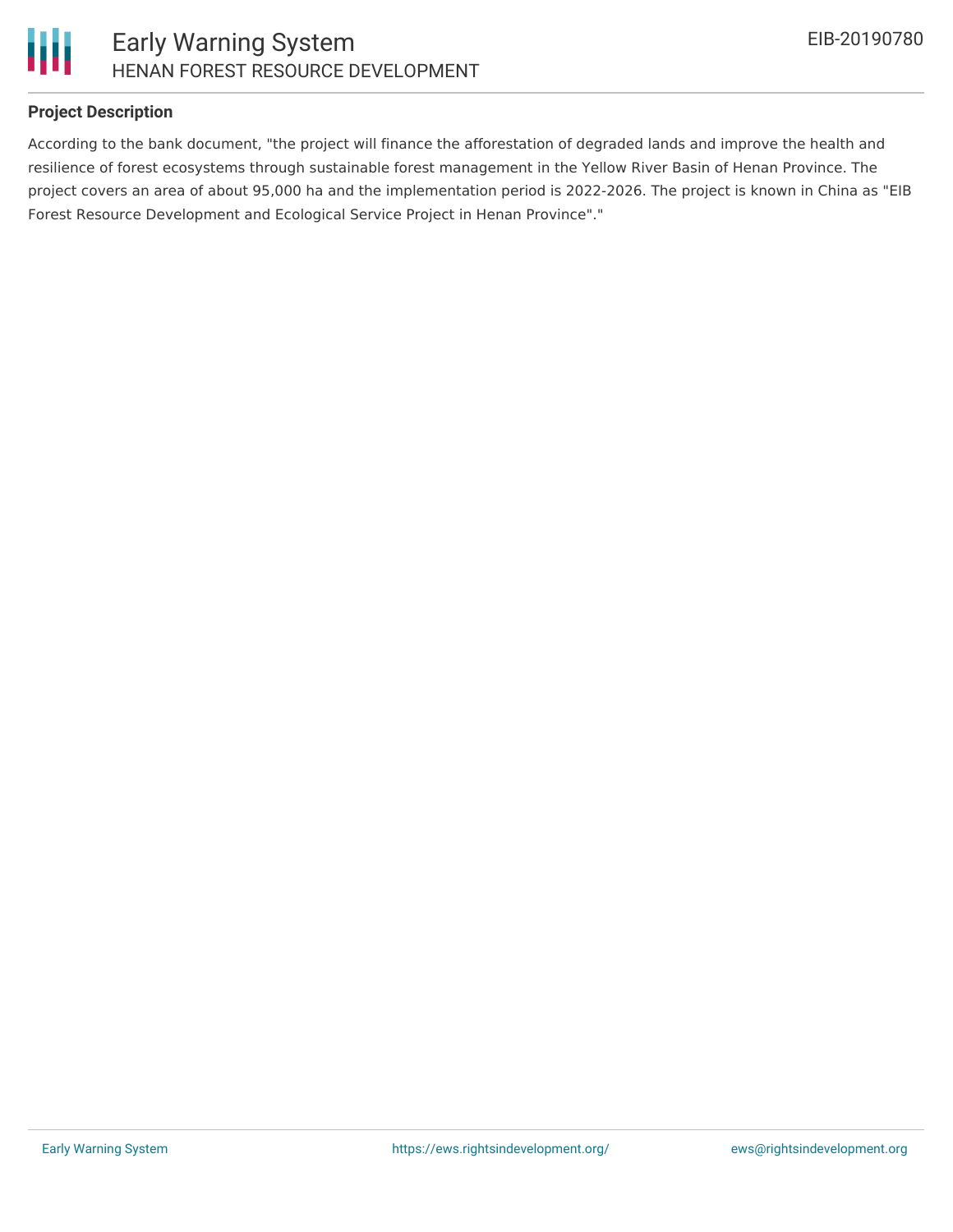# 朋

## Early Warning System HENAN FOREST RESOURCE DEVELOPMENT

## **Investment Description**

European Investment Bank (EIB)